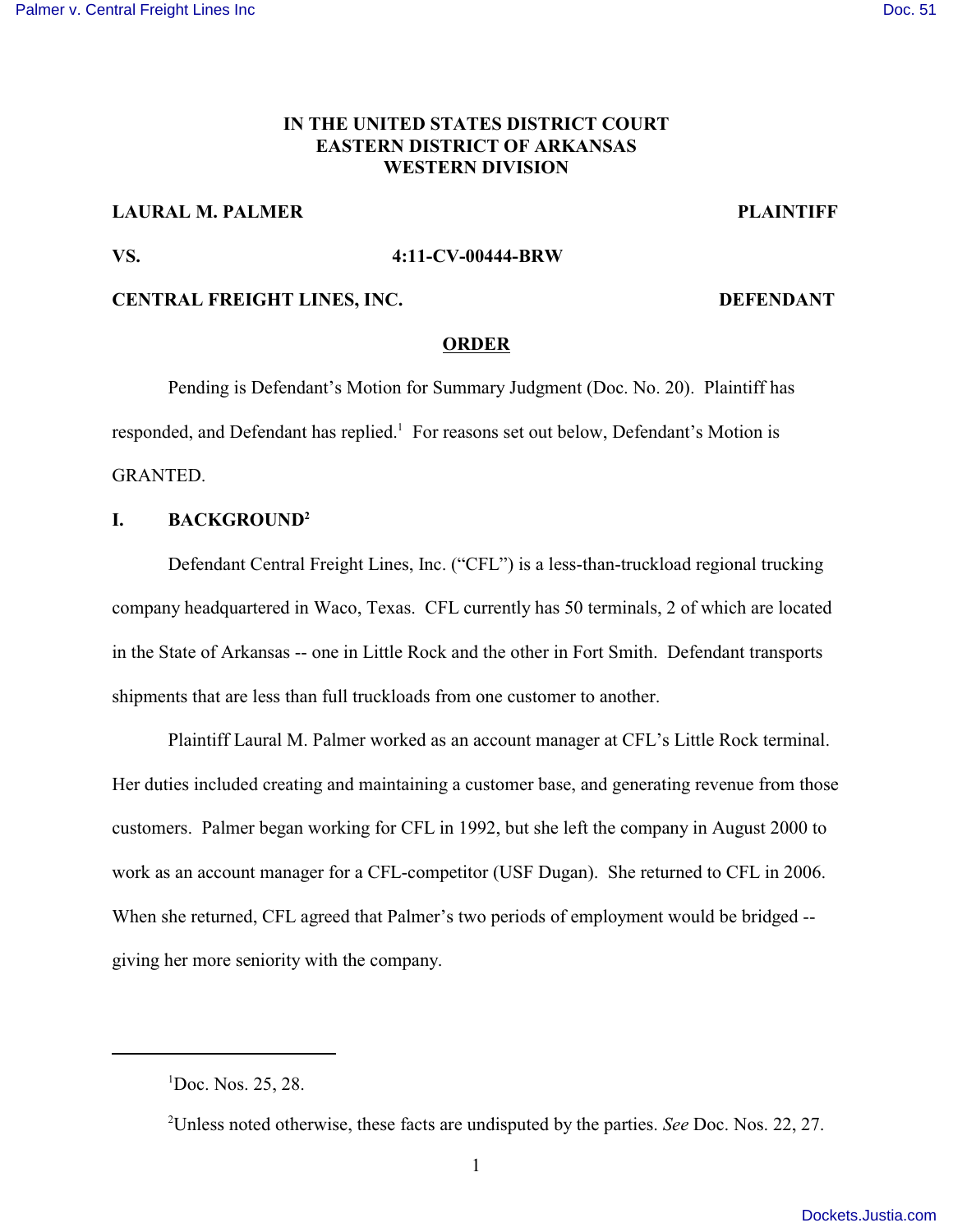When Palmer returned to CFL, the Little Rock terminal had only one account manager -- Ann Pace. Before working at CFL, Pace worked as an account manager with Palmer at USF Dugan. When Palmer joined Pace at CFL, Pace managed all the Little Rock terminal's customers, so the two met to divide them. Palmer and Pace agreed that each would manage certain geographic locations. The division was based largely on the territories that each managed while at USF Dugan. Although their sales territories generally were divided by geographical areas, each had various accounts in the other's territory.

In mid-2008, CFL began taking significant steps to remedy its financial troubles, which started in 2003 when the company first failed to make a profit. CFL decided that, to become profitable again, it needed to increase its shipping rates. It submitted a price increase to its largest customer (The Home Depot), which, at that time, accounted for nearly half of its daily shipments. The companies were unable to reach an agreement, and in late 2008, CFL learned that it would be losing The Home Depot's business in February 2009.

On May 30, 2008, Pace was discharged. A few days later, Corey Stephens (a male and approximately 30 years younger than Palmer and Pace) was hired to replace Pace as the second account manager at the Little Rock terminal. Stephens had worked with Palmer and Pace at USF Dugan. He began at USF Dugan as an office clerk and dockworker, but he was promoted to account manager to fill Pace's position when she left to work for CFL. 3

Stephens was familiar with Pace's sales territory, so when he started at CFL, he managed the accounts that Pace had managed -- the area and customer division agreed to by Palmer and Pace remained the same.

 $3$ Doc. No. 1.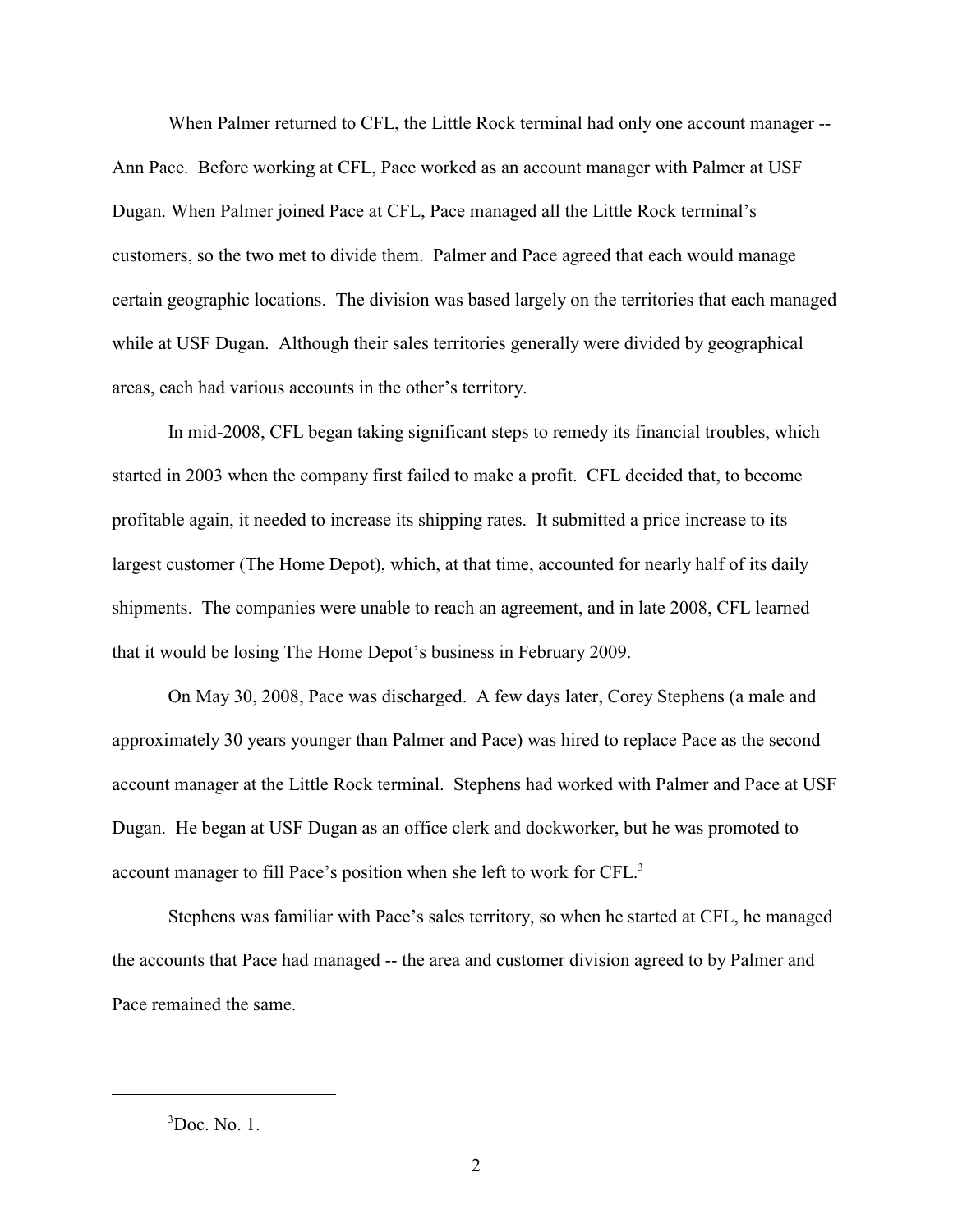In August 2008, CFL hired Tom Botsios as vice president of operations to help reorganize the company. As part of the reorganization, CFL implemented its first reduction in force ("RIF") in 2008 and laid off approximately 140 employees. In October, Steve Holzhalb was hired as the terminal manger for CFL's Little Rock terminal, and Palmer and Stephens reported directly to him. CFL then hired three new vice presidents of sales to supervise its three divisions. Larry Mohr was hired in November 2008 as one of the new vice presidents, and supervised 27 account managers in CFL's Southwest and Central divisions. Stephens and Palmer began reporting to Mohr in December 2008.<sup>4</sup> Mohr was Palmer's direct supervisor during the last year of her employment.

Mohr and the two other new vice presidents implemented new management tools aimed at increasing the account managers' accountability. These new management tools consisted of individual-cycle-account lists and period-review reports. They were designed to help account managers increase their revenues by identifying and targeting accounts with shipping potential, and to serve as performance measurements for account managers.

In early 2009, Stephens contacted Mohr about realigning his and Palmer's sales territories. Stephens believed the division that Palmer and Pace had agreed to was unfair and he wanted to increase his sales territory. Specifically, Stephens wanted two accounts (Siemens Industry, Inc., and Priority 1, Inc.) that were assigned to Palmer but located in his territory. Mohr told Stephens that he should discuss the matter with Palmer.

Stephens contacted Palmer on March 9, 2009, and stated that he wanted to discuss a territory realignment. Later that day, Palmer and Stephens met with Holzhalb and discussed realigning the sales territories. The details of the meeting are disputed by the parties; it is

<sup>&</sup>lt;sup>4</sup>At the time Stephens and Palmer began reporting to Mohr, Mohr was 55-years old.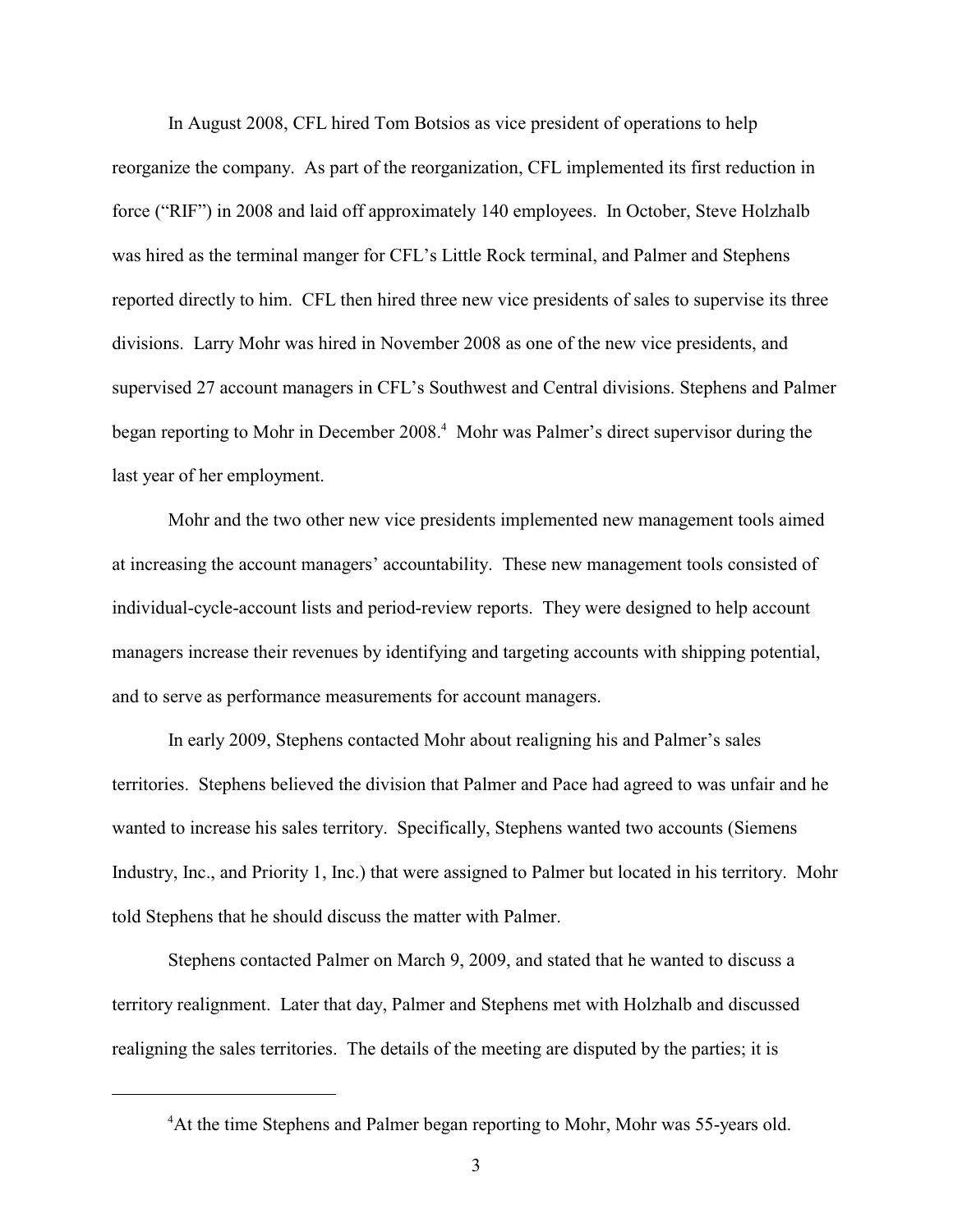undisputed, however, that following the meeting the southwest Little Rock territory was reassigned to Stephens, and the Maumelle territory was reassigned to Palmer. Additionally, Palmer alleges that Holzalb made her choose between keeping either the Hot Springs territory or the Pine Bluff territory -- and faced with making a choice, she chose to keep Pine Bluff. Palmer retained the Siemans and Priority 1 accounts. The realignment became effective on March 10, 2009.

 Despite the company's reorganization, CFL's financial troubles continued. From January through March 2009, CFL laid off approximately 500 more hourly and salaried employees, reduced each terminal's customer-service staff, and changed 70 full-time positions to part-time positions. In April, CFL implemented a performance-based salary reduction, under which employees classified as "underperforming" would receive a 10% salary reduction. Botsios requested that each divisional vice-president submit a list of its least-performing employees. In response, Mohr assessed the performance of the account mangers under his supervision by reviewing their performance data from January through March 2009. Specifically, he reviewed the account mangers' average daily revenues and shipments, and information on their individual cycle accounts. Mohr identified six account managers that he believed were the poorest performers in his divisions. Palmer was one of the six identified by Mohr, and all six had their salaries reduced by  $10\%$ .<sup>5</sup>

Also in April, CFL implemented a companywide salary freeze and laid off 65 more employees in another RIF. CFL chose not to include the employees classified as underperforming in the April RIF. Despite these measures, CFL was facing bankruptcy, and in

 ${}^{5}$ At the time Palmer was listed as underperforming and included in the performance-based salary reduction, she was 62 years old.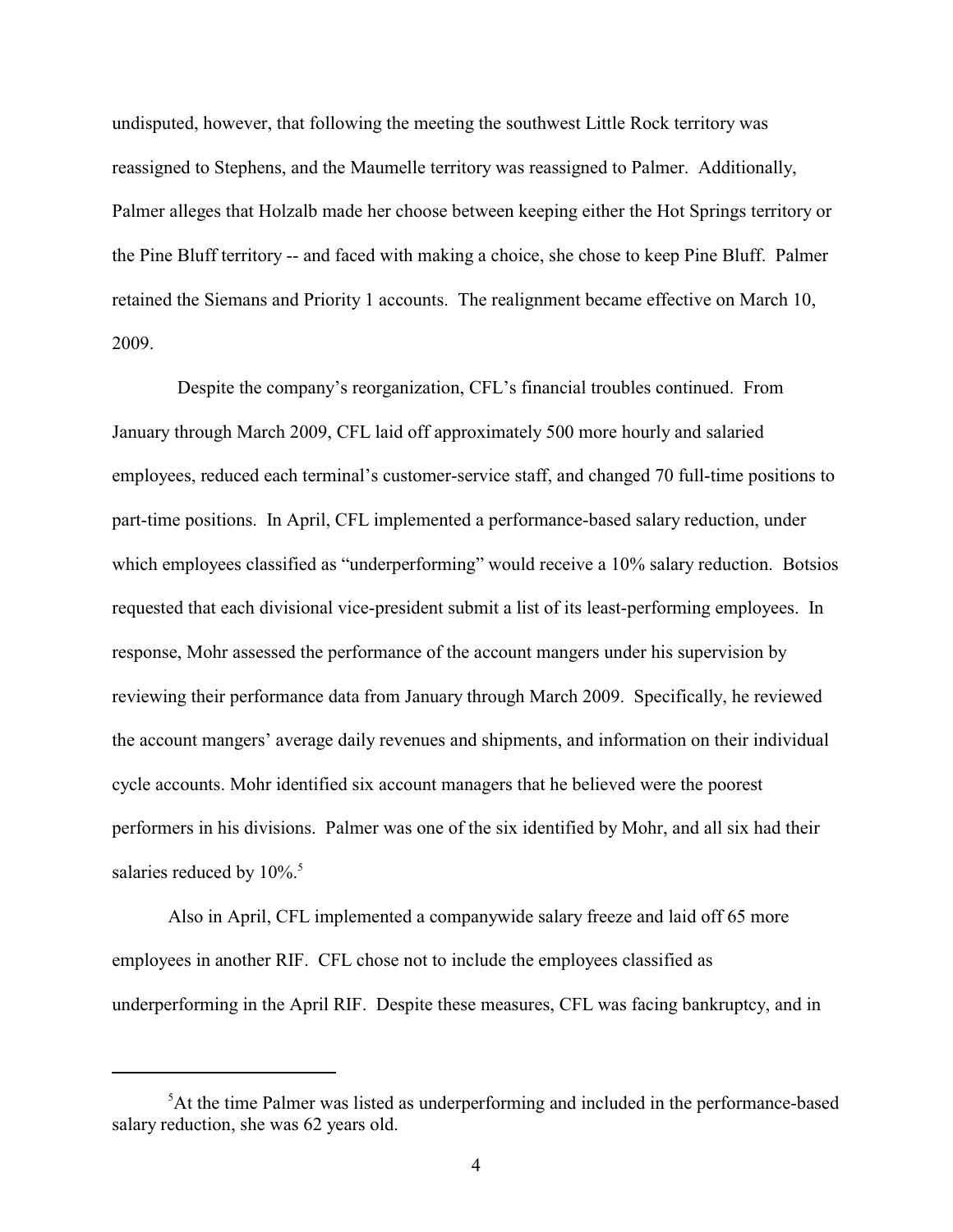May CFL laid off 40 more employees and implemented a companywide pay reduction (salaried employees had their salaries reduced by 10% and hourly employees' salaries were reduced by 5%). Salaried employees hired after March 1, 2009 and employees who had received the performance-based salary reduction in April (such as Palmer) were not included in the pay reduction. Stephens was included and his salary was reduced by 10%. From June to September, CFL laid off 50 additional employees.

In late September, CFL determined that more cutbacks were necessary. Either Botsios or Orr decided that the employees included in the April performance-based salary reduction that had not significantly improved their performance would be the first to be discharged. Based on performance information submitted by Mohr, two account managers in Mohr's division were discharged in the October RIF -- Palmer and a 34-year old male account manager in El Paso, Texas. In addition to discharging Palmer and the other employees whose performance had not significantly improved since the April performance-based salary reduction, CFL made other head-count and cost-reductions during the October RIF. In all, CFL laid off 23 hourly and salaried employees, including employees that were not in the April performance-based salary reduction.

Since Palmer's discharge, there has been only one account manager at CFL's Little Rock terminal -- her former position has not been filled. Before the October RIF, 75% of CFL's account managers were over age 40, and afterwards, 75% are over 40.

After Palmer was discharged, CFL continued to lay off more employees through December 2010. In all, CFL discharged approximately 770 employees from 2008 through 2010 in various RIFs, and all its employees had their pay reduced.

5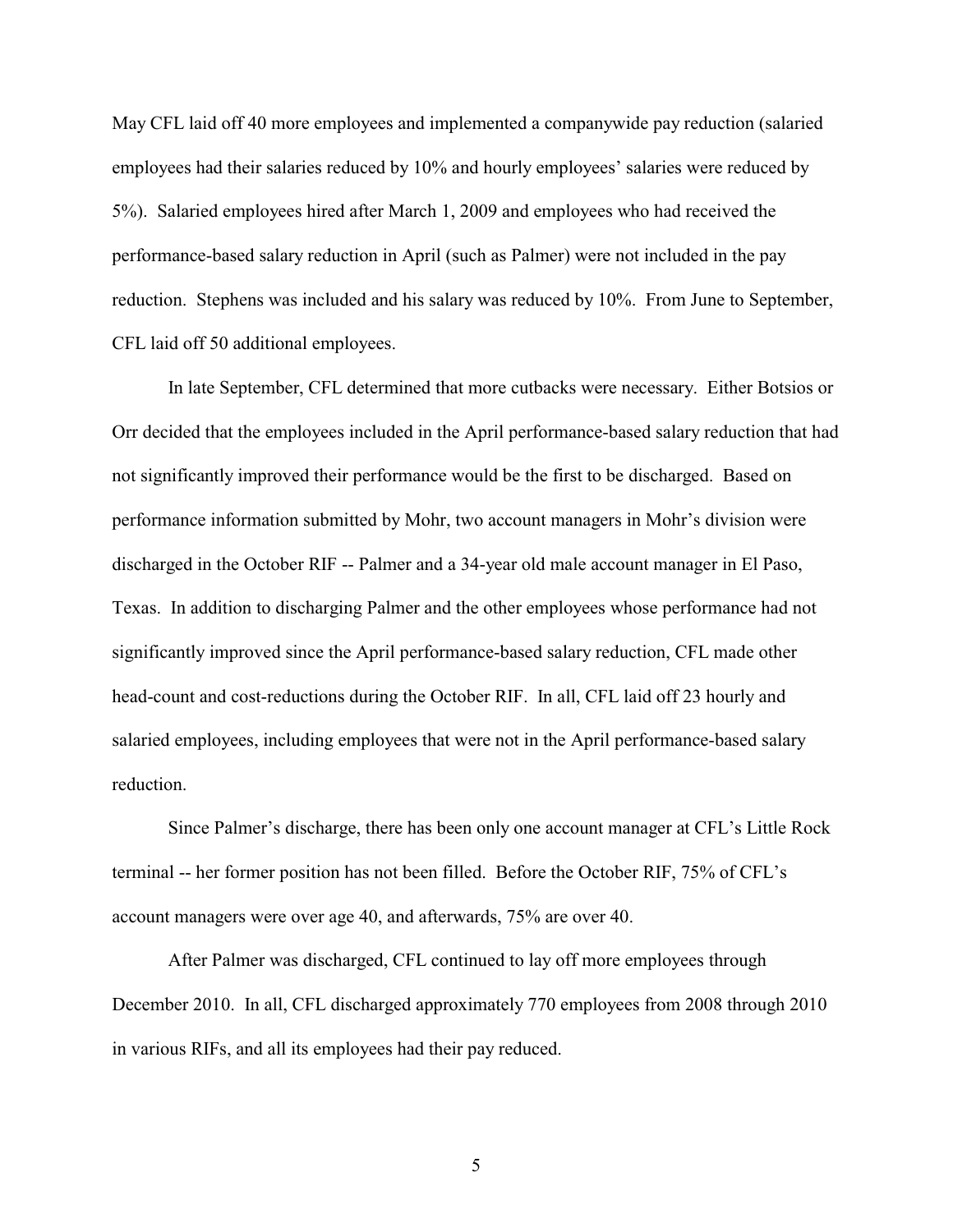On November 4, 2009, Palmer filed a Charge of Discrimination against CFL with the

EEOC. $6$  The EEOC issued her a Right to Sue letter on March 29, 2011.<sup>7</sup> Palmer sued CFL,

claiming that CFL reduced her sales territory and salary, and then discharged her, based on her

age and gender, in violation of the Age Discrimination Employment Act of 1967<sup>8</sup> ("ADEA"),

Title VII of the Civil Rights Act of 1964<sup>9</sup>, and the Arkansas Civil Rights Act of 1993<sup>10</sup>

 $("ACRA")$ .<sup>11</sup>

## **II. SUMMARY JUDGMENT STANDARD**

Summary judgment is appropriate only when there is no genuine issue of material fact, so that the dispute may be decided on purely legal grounds.<sup>12</sup> The Supreme Court has established guidelines to assist trial courts in determining whether this standard has been met:

The inquiry performed is the threshold inquiry of determining whether there is the need for a trial -- whether, in other words, there are any genuine factual issues that properly can be resolved only by a finder of fact because they may reasonably be resolved in favor of either party.<sup>13</sup>

The Court of Appeals for the Eighth Circuit has cautioned that summary judgment is an

extreme remedy that should be granted only when the movant has established a right to the

Doc. No. 20, Ex. 7. <sup>6</sup>

 $^{7}Id.$ 

29 U.S.C. § 621 *et seq.* <sup>8</sup>

42 U.S.C. § 2000e *et seq.* <sup>9</sup>

<sup>10</sup>Ark. Code Ann. § 16-123-101 *et seq.* 

 $<sup>11</sup>$ Doc. No. 1.</sup>

*Holloway v. Lockhart*, 813 F.2d 874 (8th Cir. 1987); Fed. R. Civ. P. 56. <sup>12</sup>

<sup>13</sup> Anderson v. Liberty Lobby, Inc., 477 U.S. 242, 250 (1986).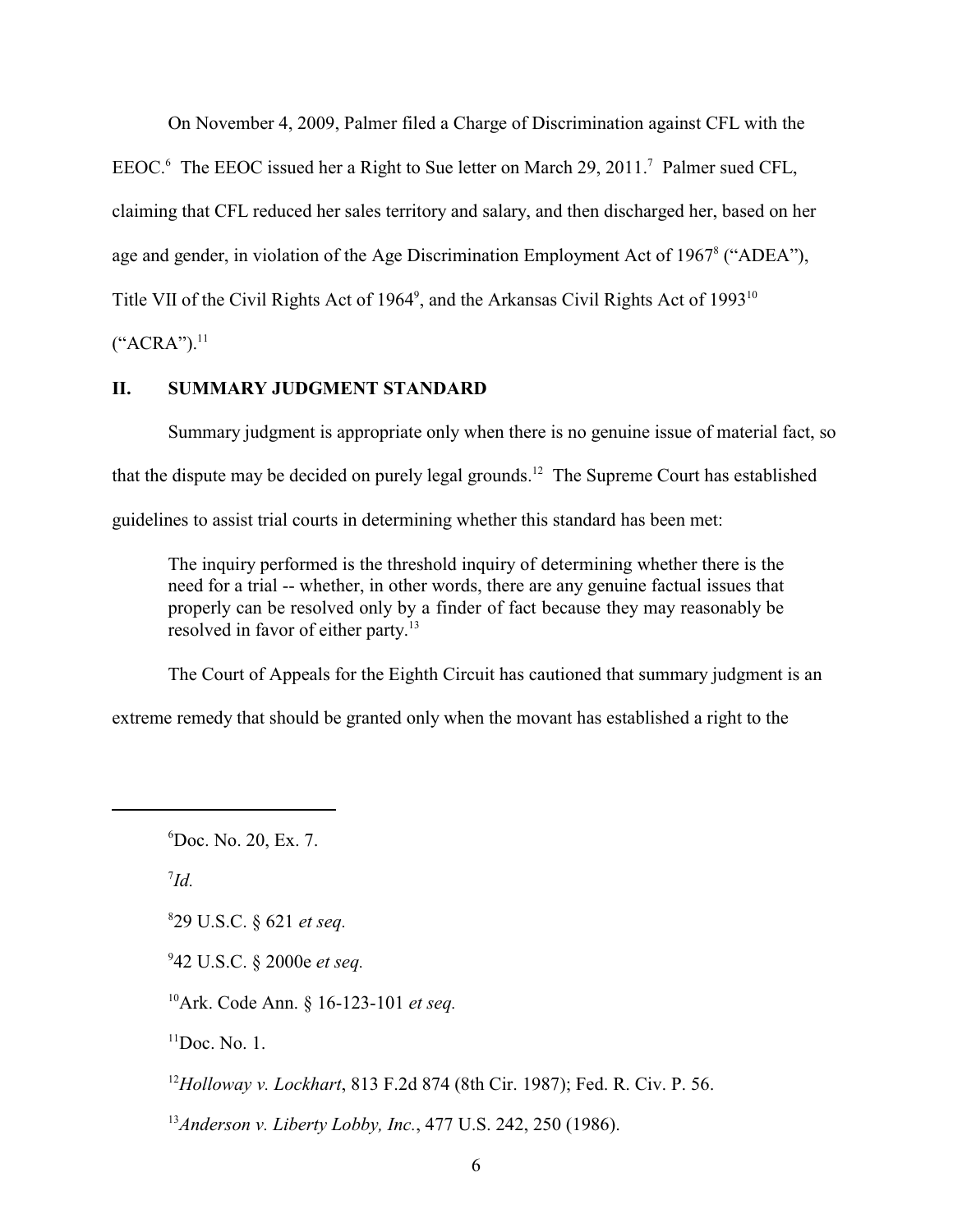judgment beyond controversy.<sup>14</sup> Nevertheless, summary judgment promotes judicial economy by preventing trial when no genuine issue of fact remains.<sup>15</sup> I must view the facts in the light most favorable to the party opposing the motion.<sup>16</sup> The Eighth Circuit has also set out the burden of the parties in connection with a summary judgment motion:

[T]he burden on the party moving for summary judgment is only to demonstrate, *i.e.*, "[to point] out to the District Court," that the record does not disclose a genuine dispute on a material fact. It is enough for the movant to bring up the fact that the record does not contain such an issue and to identify that part of the record which bears out his assertion. Once this is done, his burden is discharged, and, if the record in fact bears out the claim that no genuine dispute exists on any material fact, it is then the respondent's burden to set forth affirmative evidence, specific facts, showing that there is a genuine dispute on that issue. If the respondent fails to carry that burden, summary judgment should be granted.<sup>17</sup>

Only disputes over facts that may affect the outcome of the suit under governing law will

properly preclude the entry of summary judgment.<sup>18</sup>

# **III. DISCUSSION**

### **A. Statute of Limitations**

Palmer claims that the following three events violated the ADEA, Title VII, and ACRA:

(1) the territory realignment; (2) her inclusion in the performance-based salary reduction; and (3)

her discharge. CFL argues that Palmer's ADEA and Title VII claims that are based on the

territory realignment and salary reduction are time-barred because Palmer failed to exhaust her

 $^{15}$ *Id.* at 728.

<sup>16</sup>*Id.* at 727-28.

*Counts v. MK-Ferguson Co.*, 862 F.2d 1338, 1339 (8th Cir. 1988) (quoting *City of Mt.* <sup>17</sup> *Pleasant v. Associated Elec. Coop.*, 838 F.2d 268, 273-74 (8th Cir. 1988) (citations omitted)).

<sup>18</sup> *Anderson*, 477 U.S. at 248.

*Inland Oil & Transp. Co. v. United States*, 600 F.2d 725, 727 (8th Cir. 1979). <sup>14</sup>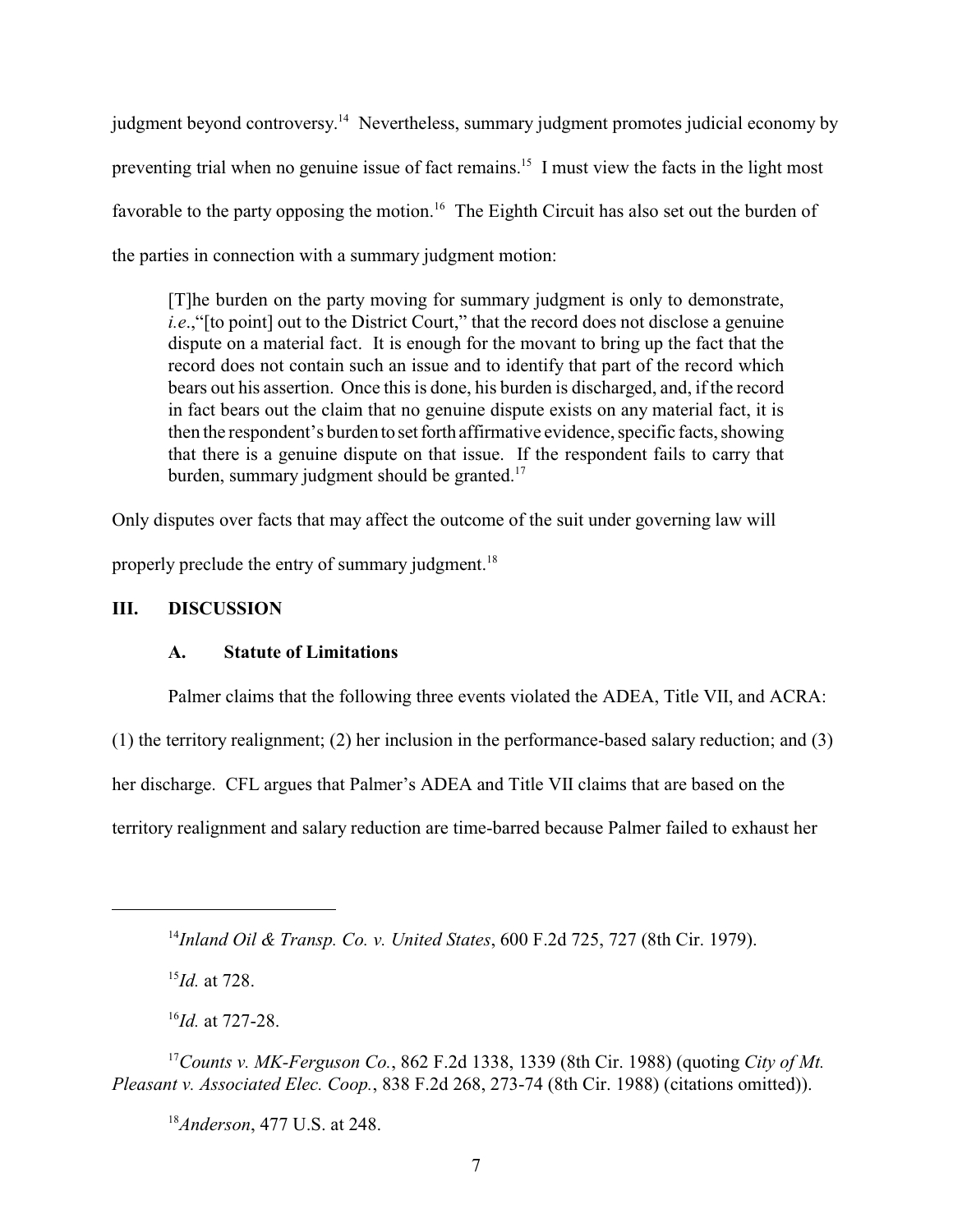administrative remedies. CFL contends (and Palmer concedes) that each of these events constitutes a discrete act.<sup>19</sup> Therefore, each was actionable on the date it occurred.<sup>20</sup>

For an ADEA or Title VII claim based on a discrete act to be actionable, the plaintiff must have filed a charge of discrimination with the EEOC within 180 days of the act.<sup>21</sup> Palmer filed her charge of discrimination with the EEOC on November 4, 2009.<sup>22</sup> Thus, the territory realignment (March 9, 2009) and salary reduction (April 10, 2009) are not actionable under the ADEA or Title VII.<sup>23</sup> Palmer concedes that she cannot recover for these two events under the ADEA or Title VII, but argues that I should consider them as evidence of discrimination. The Supreme Courts says this is permissible, but it is unclear how much weight I should give these time-barred acts.<sup>24</sup>

As for Palmer's ACRA claims, they are subject to different time requirements. First, ACRA does not provide a cause of action for age discrimination -- thus, Palmer's ACRA claims are confined to the alleged gender discrimination.<sup>25</sup> For Palmer's ACRA claims to be timely, she must have either filed her complaint within one year of the date the alleged employment

 $^{19}$ Doc. Nos. 21, 26.

See *Wedow v. City of Kansas City, Mo.*, 442 F.3d 661, 670 (8th Cir. 2006); *Tademe v.* 20 *St. Cloud State Univ*., 328 F.3d 982, 987 (8th Cir. 2003).

<sup>21</sup>Nat'l R.R. Passenger Corp. v. Morgan, 536 U.S. 101, 110 (2002) ("A discrete act . . . 'occurred' on the day it 'happened.' A party, therefore, must file a charge within 180 . . . days of the date of the act or lose the ability to recover for it.").

 $22$ Doc. No. 20, Ex. 7.

<sup>23</sup>Morgan, 536 U.S. at 113 ("First, discrete discriminatory acts are not actionable if time barred, even when they are related to acts alleged in timely filed charges.").

 $I<sup>24</sup>Id$ . ("Nor does the statute bar an employee from using the prior acts as background evidence in support of a timely claim.")

<sup>25</sup>Ark. Code Ann. § 16-123-107(a).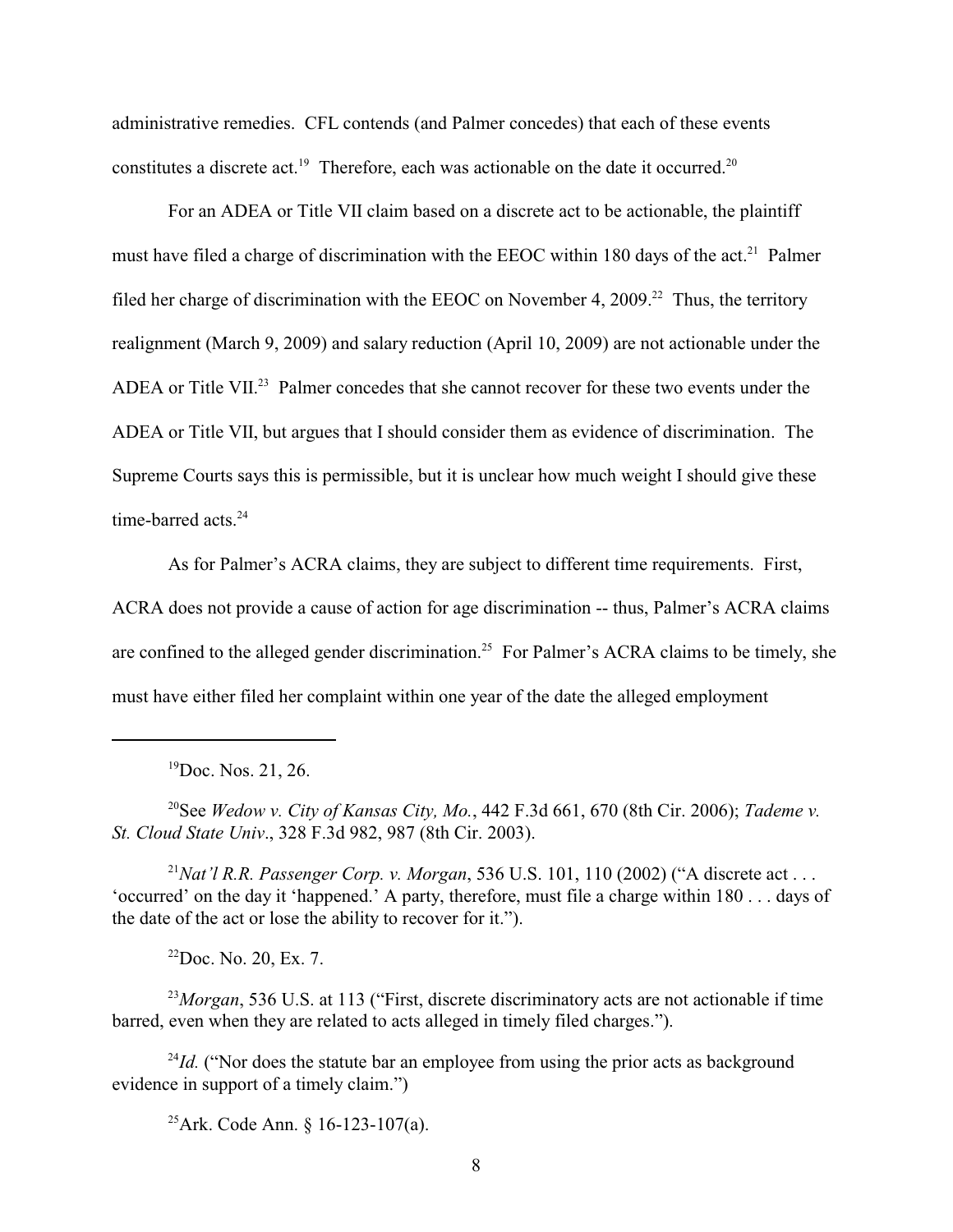discrimination occurred or within ninety days of receipt of her Right to Sue letter, whichever is later.<sup>26</sup> Palmer filed her EEOC charge on November 4, 2009, received her Right to Sue Letter around March 30, 2011, and filed her Complaint on May 26, 2011.<sup>27</sup> Thus, all three events -- as they relate to gender -- are actionable under ACRA.

#### **B. Evidence of Employment Discrimination**

A plaintiff alleging employment discrimination under the ADEA, Title VII, or ACRA, can survive summary judgment by either presenting direct evidence of discrimination, $^{28}$  or by "creating the requisite inference of unlawful discrimination" through use of the *McDonnell Douglas Corp. v. Green*<sup>29</sup> framework.<sup>30</sup> If a plaintiff has "strong" evidence that the employer's adverse action was motivated by a discriminatory purpose, he or she need not use *McDonnell Douglas* to get to the jury.<sup>31</sup>

 $^{26}$ *Id.* at § 16-123-107(c)(3).

 $^{27}$ Doc. Nos 1 and 20, Ex. 6.

<sup>28</sup> See *Torgerson v. City of Rochester*, 643 F.3d 1031, 1044 (8th Cir. 2011) ("[D]irect evidence is evidence showing a specific link between the alleged discriminatory animus and the challenged decision, sufficient to support a finding by a reasonable fact finder that an illegitimate criterion actually motivated the adverse employment action. Thus, 'direct' refers to casual strength of the proof, not whether it is 'circumstantial' evidence.").

 $29411$  U.S. 792 (1973).

<sup>30</sup> See *Bone v. G4S Youth Services, LLC*, 686 F.3d 948, 953 (8th Cir. 2012) (ADEA case); *Gibson v. American Greetings Corp.*, 670 F.3d 844, 853 (8th Cir. 2012) (Title VII and ACRA case).

<sup>31</sup>Torgerson, 643 F.3d at 1044.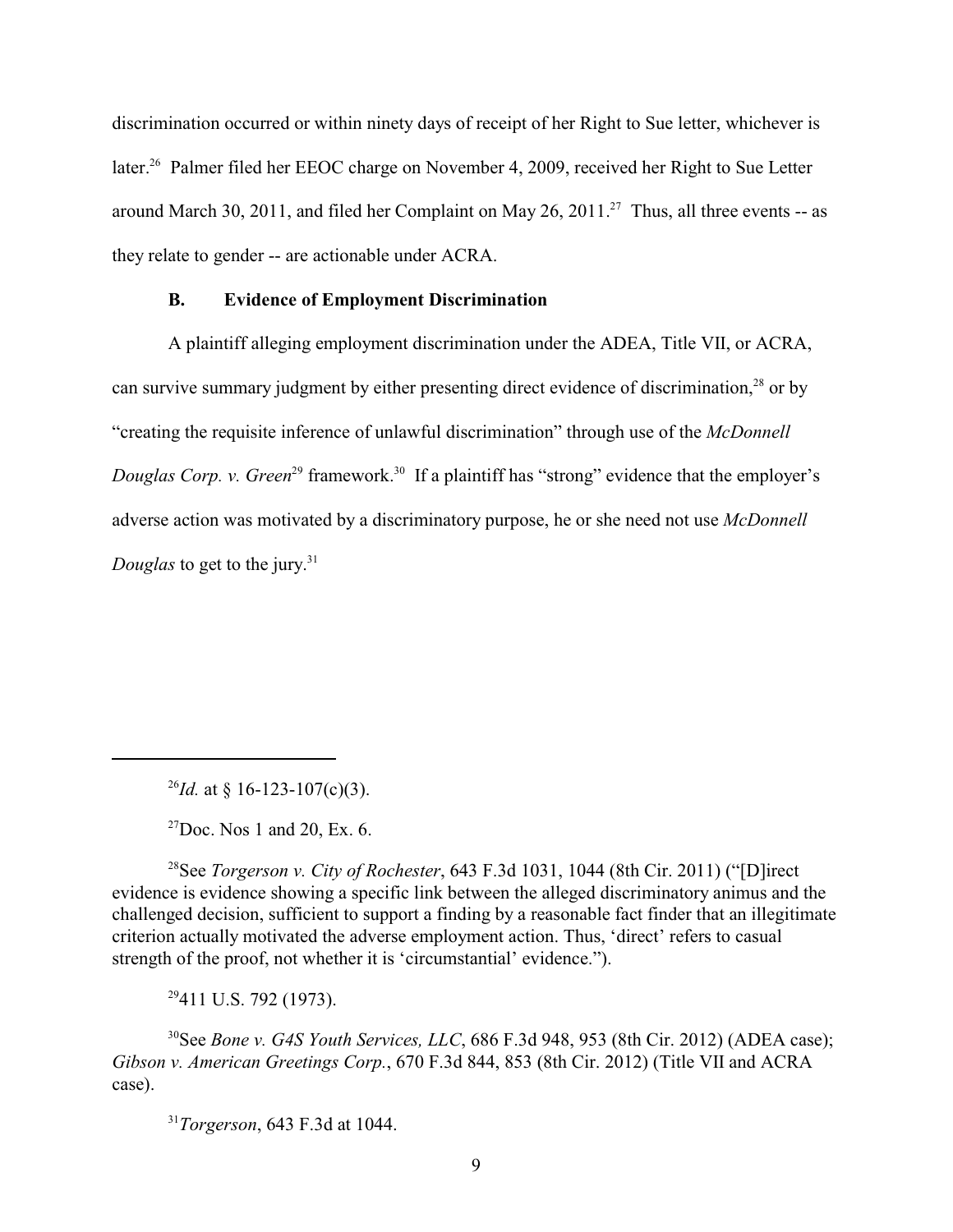Here, it does not appear that Palmer has strong evidence of discrimination -- nor does she claim to -- and the parties, in their briefs, analyze her claims under *McDonnell Douglas*. 32 Therefore, in determining whether CFL is entitled to summary judgment, I will do the same.<sup>33</sup>

Under *McDonnell Douglas*, the plaintiff must first establish a *prima facie* case of discrimination.<sup>34</sup> If the plaintiff does so, the defendant must then "articulate a legitimate, nondiscriminatory reason for its challenged action."<sup>35</sup> If the defendant does so, any inference of discrimination disappears, and the plaintiff must then show that the defendant's stated reason is false.<sup>36</sup> Under *McDonnell Douglas*, only the burden of production shifts between the plaintiff and defendant -- the burden of persuasion remains with the plaintiff throughout.<sup>37</sup>

I will assume that Palmer has established a *prima facie* case of both age and gender discrimination.<sup>38</sup> So, I now look to CFL to rebut her case with a nondiscriminatory, legitimate

<sup>33</sup>Torgerson, 643 F.3d at 1044 (holding that employment discrimination claims based on circumstantial evidence are analyzed under *McDonnell Douglas* framework).

<sup>34</sup> Ward v. Int'l Paper Co., 509 F.3d 457, 460 (8th Cir. 2007).

 $^{35}$ *Id.* at 460.

 $^{36}Id.$ 

See *Pope v. ESA Servs., Inc.*, 406 F.3d 1001, 1007 (8th Cir. 2005). <sup>37</sup>

<sup>38</sup>See *Bone*, 686 F.3d at 954 (assuming without deciding that plaintiff had met its burden). To establish a *prima facie* case of age discrimination under the ADEA in the context of a RIF, Palmer must show that she is over 40 years old, met the applicable job qualifications, was discharged, and some additional evidence that age was a factor in CFL's decision to discharge her. *Rahlf v. Mo-Tech Corp., Inc.*, 642 F.3d 633, 637 (8th Cir. 2011); see also *Ward*, 509 F.3d at 460; *Chambers v. Metro. Prop. and Cas. Ins. Co.*, 351 F.3d 848, 855 (8th Cir. 2003). Also, she must also show, by a preponderance of the evidence, that age was the "but-for" cause of her discharge. *Haigh v. Gelita USA, Inc*., 632 F.3d 464, 468 (8th Cir. 2011); see also *Gross v. FBL Fin. Serv's., Inc*., 557 U.S. 167, 177 (2009). Under ACRA and Title, to establish a *prima facie* case of gender discrimination she must show that she is a member of a protected class, was qualified to perform her job, was discharged, and treated differently from similarly situated

 $32$ Doc. Nos. 21, 26.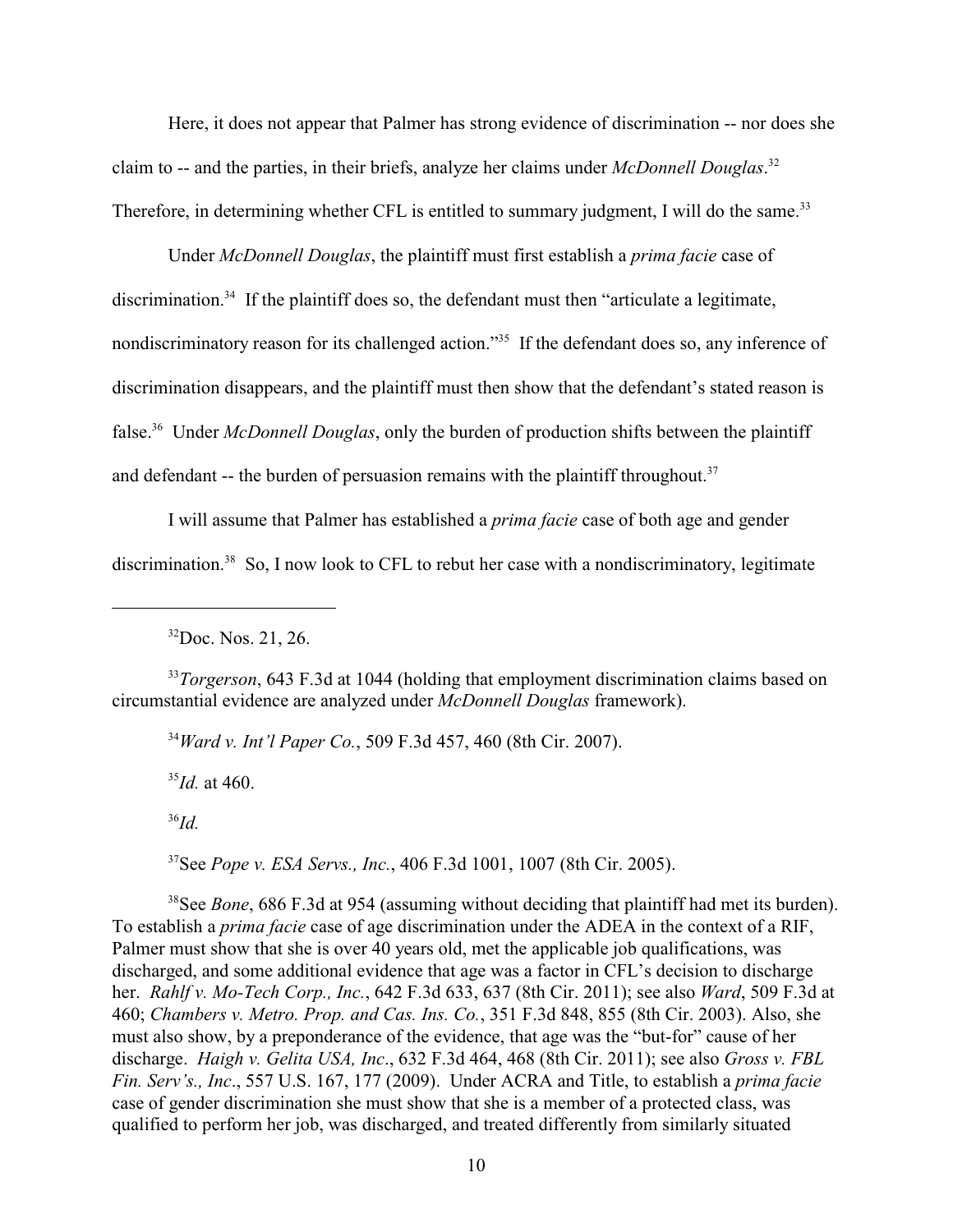reason for its decision to discharge Palmer.<sup>39</sup> CFL's burden at this stage is not arduous.<sup>40</sup> If CFL gives a legitimate reason for discharging Palmer that is not unlawful, I am not to determine whether that decision was "wise, fair, or even correct, ultimately, so long as it truly was the reason" Palmer was discharged.<sup>41</sup> I look only to see if CFL's reason was honest -- i.e., whether it can be supported by the facts.<sup>42</sup>

CFL stated that Palmer was discharged in the October RIF because her performance did not significantly improve after she received a performance-based salary reduction in April 2009.<sup>43</sup> It is undisputed that Palmer had her salary reduced, and that, at the time she was discharged she was not meeting her sales goals. Thus, any presumption of unlawful discrimination disappears.<sup>44</sup> Palmer must now prove that CFL's stated reason is false by demonstrating a material question of fact.<sup>45</sup>

<sup>39</sup> Bone, 686 F.3d at 954.

 $^{40}$ *Id.* at 954.

*Wilking v. Cnty. of Ramsey*, 153 F.3d 869, 873 (8th Cir. 1998). <sup>41</sup>

<sup>42</sup>*Id.* at 873 (quoting *Harvey v. Anheuser-Busch, Inc.*, 38 F.3d 968, 973 (8th Cir. 1994)).

 $^{43}$ Doc. No. 21; See *Wittenburg v. Am. Exp. Fin. Advisors, Inc.*, 464 F.3d 831, 836 (8th Cir. 2006); see also *Fast v. S. Union Co., Inc*., 149 F.3d 885, 892 (8th Cir. 1998) (holding that discharge during a RIF is a legitimate, non-discriminatory reason); *Hardin v. Hussman Corp.*, 45 F.3d 262, 264 (8th Cir. 1995) (recognizing that a RIF is a legitimate reason for discharging an employee).

*Tusing v. Des Moines Indep. Cmty. Sch. Dist.*, 639 F.3d 507, 516 (8th Cir. 2011). <sup>44</sup>

<sup>45</sup> Bone, 686 F.3d at 955.

males. See *Hesse v. Avis Rent A Car System, Inc.*, 394 F.3d 624, 631 (8th Cir. 2005); *Gibson*, 670 F.3d at 854. And since she was discharged in a RIF, she must also "make some additional showing that gender was a factor in her [discharge]." *Id.* at 631.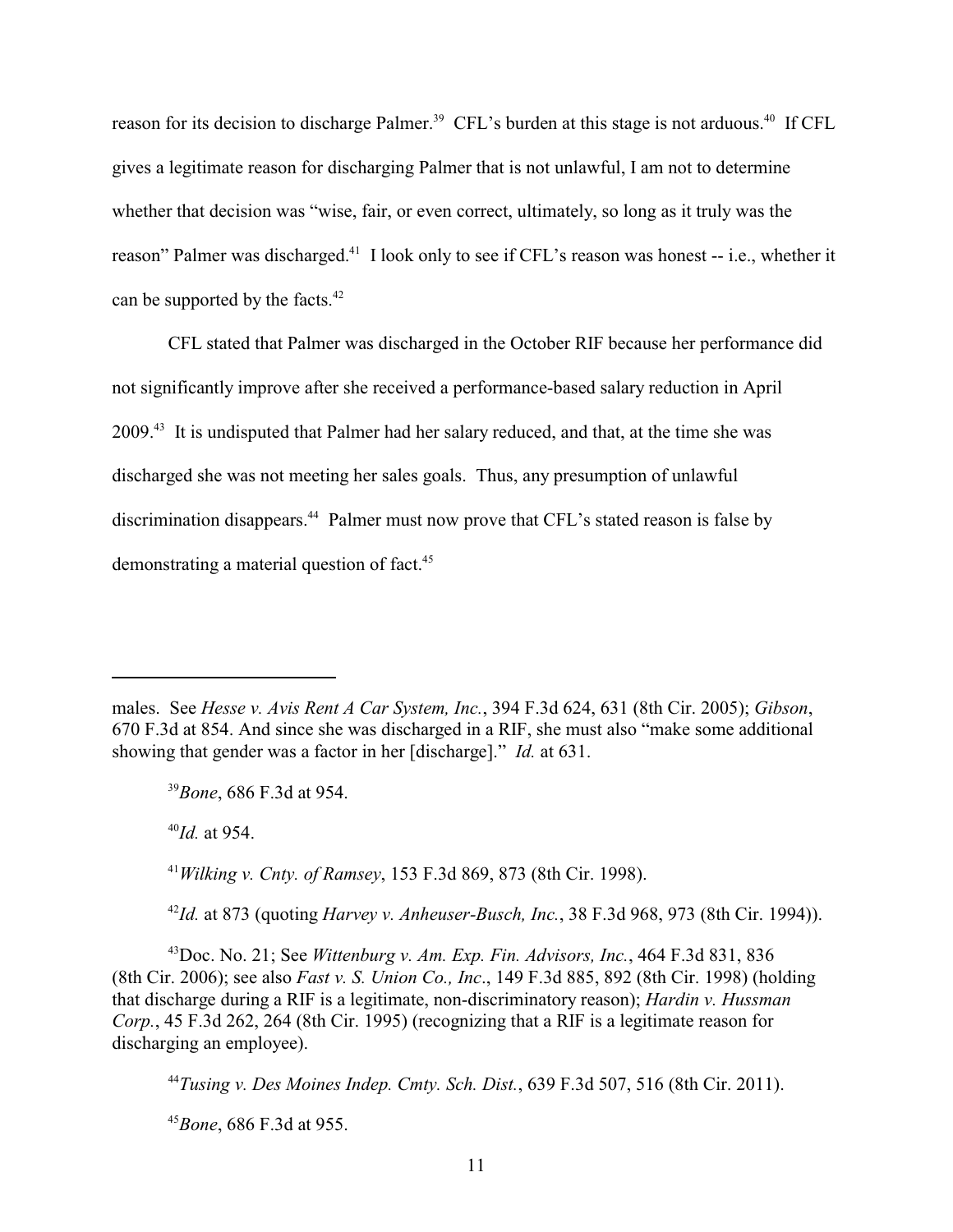She may do this by showing that CFL's reason is "unworthy of creedance" because the facts cannot support it, or by persuading me that it's more likely that her age or gender motivated CFL's actions.<sup>46</sup> Either way, she must show that her age or gender, rather than her performance, was CFL's motivation for discharging her.<sup>47</sup> Palmer's burden at this point is to show me that she was the victim of intentional discrimination.<sup>48</sup>

## **C. Establishing Pretext**

CFL stated that Palmer was discharged because of her poor performance. Palmer disagrees that she was discharged for performing poorly, but argues that, if so, it was because her performance was hindered and unfairly measured based on her age and gender. She argues it began with the territory realignment, which led to her performance-based salary reduction and eventually, her discharge. As noted earlier, her ADEA and Title VII claims based on the territory realignment and salary reduction are not actionable. Palmer, however, urges me to consider them as evidence of a continuing pattern of discrimination culminating in her discharge. The Supreme Court says I may consider these untimely events "as background evidence" in support of Palmer's discharge claim.<sup>49</sup> But, before I do so, I note that the weight I should give the two events is unclear, since that, on their own, they cannot support liability under the ADEA or Title VII.<sup>50</sup>

*Torgerson*, 643 F.3d at 1047 (quoting *Wallace v. DTG Operations, Inc*., 442 F.3d 1112, <sup>46</sup> 1120 (8th Cir. 2006) (quotations omitted)).

 $^{47}$ *Id.* at 1047.

<sup>&</sup>lt;sup>48</sup>*Id.* (brackets omitted) (quoting *Torgerson*, 643 F.3d at 1046).

*Morgan,* 536 U.S. at 113. <sup>49</sup>

See *Garcia v. Centerpoint Energy Res. Corp.*, No. 1:10-CV-00054-DPM, 2012 WL 50 892278 at \*4 (E.D. Ark. Mar. 15, 2012).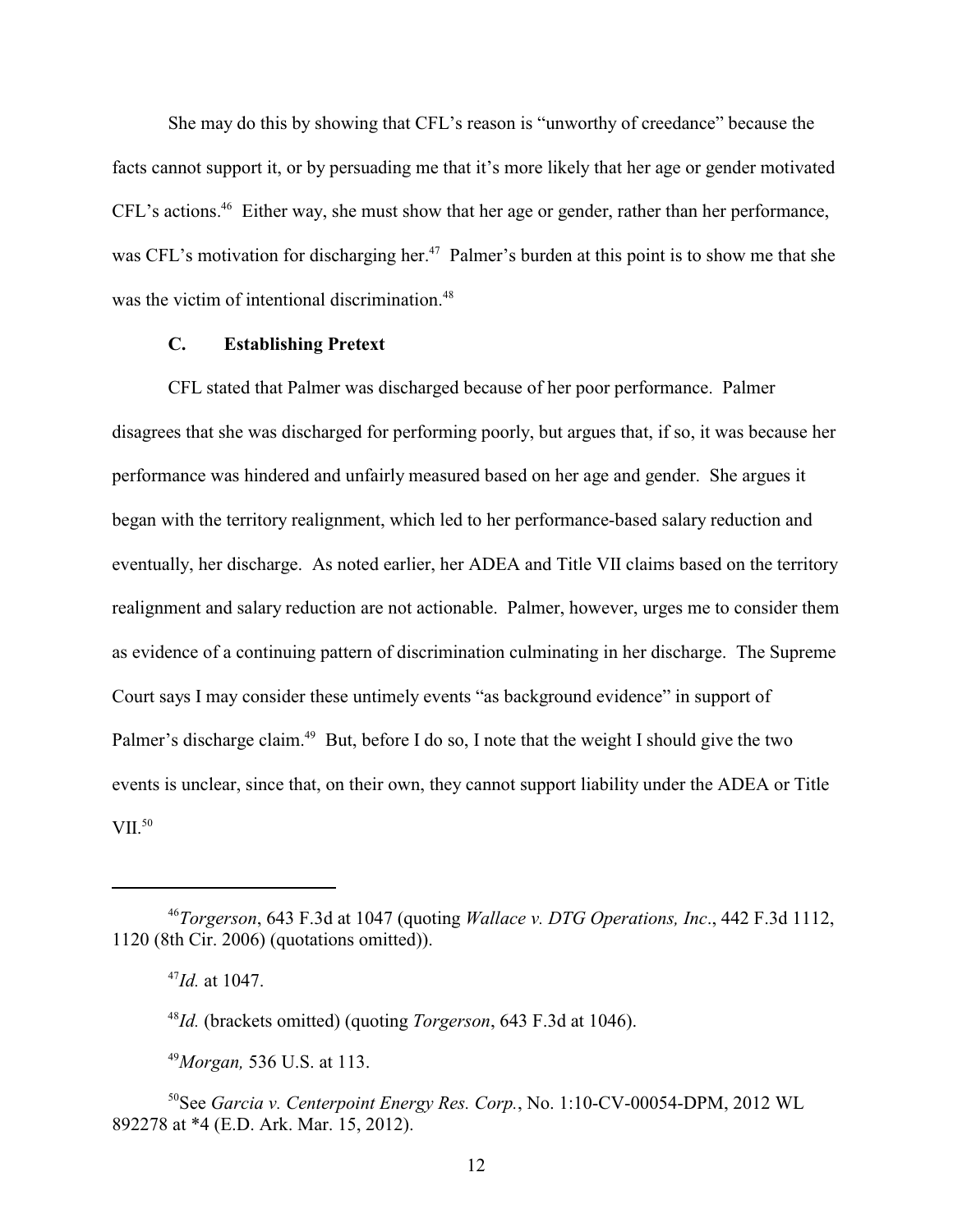This makes analyzing Palmer's discharge claim especially difficult because, other than Mohr's treatment of her and Stephens and CFL's length-of-service policy, Palmer primarily relies on the territory realignment and salary reduction to support her pretext-argument. Accordingly, I will consider her evidence and do my best to give it the weight it deserves.

Beginning with the territory realignment, Palmer claims that, because of her age and gender, 50% percent of her sales territory was taken from her and given to Stephens (a younger male). She primarily points to Mohr's actions and statements as evidence of this alleged discrimination. Specifically, she points to the following as evidence that Mohr intentionally discriminated against her: (1) Mohr's comment about age; (2) Mohr's treatment of her and Stephens during his visits to Little Rock; and (3) Mohr failure to investigate the realignment before approving it.

First, Palmer alleges that Mohr told her that he "helped a guy retire" because he could "hire two kids for the price of one."<sup>51</sup> This is the only alleged statement Palmer identified as indicative of age-bias.<sup>52</sup> She testified that there were other gender-related comments, but none that are relevant or made by Mohr.<sup>53</sup>

Mohr denies making this comment, and Palmer has not provided any evidence to support its truth. She does not dispute, however, that the only employee that reported directly to Mohr, and retired between December 2008 and September 2009, was an account manager in Houston,

 $^{52}Id$ .

 ${}^{51}$ Doc. No. 25, Ex. 3.

 $53$ During Palmer's deposition she testified that various other employees had made discriminatory remarks regarding her gender. However, because the statements were allegedly made by non-decisionmakers and Palmer did not allege a hostile work environment claim, they will not be considered. See *Wells v. SCI Mgmtt, L.P.*, 469 F.3d 697, 701-02 (8th Cir. 2006).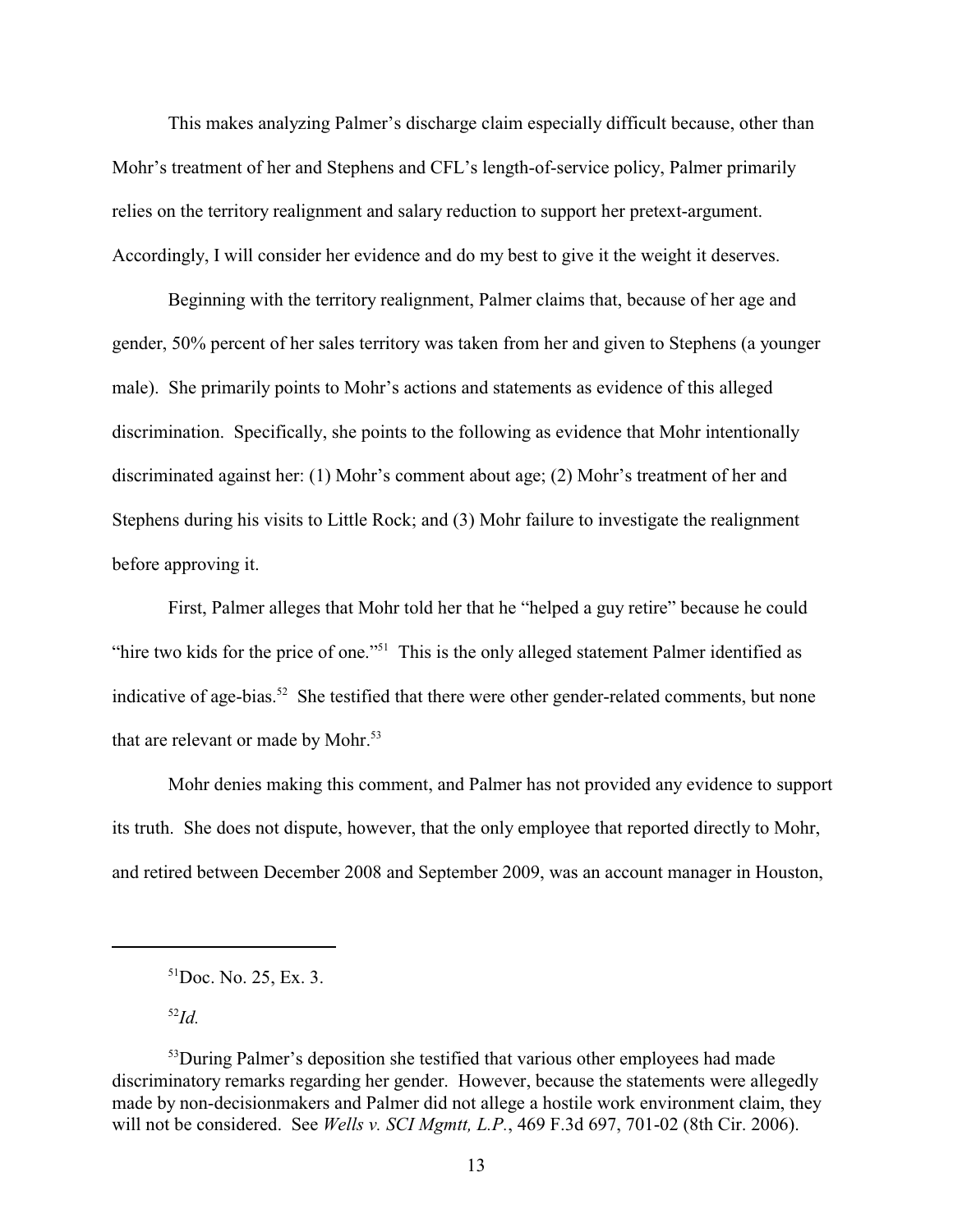and Mohr filled his position with a new hire that was  $47$  years old.<sup>54</sup> Thus, even viewing the disputed facts in Palmer's favor, this alleged comment is insufficient to support an inference of discrimination, much less persuade me that Mohr intentionally discriminated against her because of her age.<sup>55</sup>

Second, Palmer argues that the disparity of Mohr's treatment of her and Stephens during his visits to Little Rock shows that he was intentionally discriminating against her. She concedes that when Mohr visited Little Rock he would spend one day each with her and Stephens.<sup>56</sup> Her argument, however, is that Mohr spent his day with her making sales calls, but spent his day with Stephens playing golf. She also points out that Mohr called Stephens regularly about his performance and how he could improve; that she was not afforded this luxury, Palmer argues, shows discrimination.

From the facts presented, I fail to see how Mohr's favorable treatment of Stephens is evidence of age or gender discrimination -- it is not unlawful for an employer to favor an employee because of a personal relationship.<sup>57</sup> The fact that Mohr played golf with Stephens, with or without customers, and not Palmer, does not show that he intentionally discriminated

 $54$ Doc. No. 27.

<sup>55</sup>See *Colder v. TCI Cablevision of Missouri, Inc.*, 298 F.3d 723, 730 (8th Cir. 2002) (holding that comments that are remote in time and not repeated do not create a triable issue on the question of pretext); *Clark v. Matthew Intern. Corp.*, 628 F.3d 462, 471 (8th Cir. 2010) ("[I]solated remarks regarding retirement and age generally are insufficient to prove age discrimination, especially when it is unclear what context the statements were made in."): *Walton v. McDonnell Douglas Corp.*, 167 F.3d 423, 428 (8th Cir. 1999) (holding that comments that have no "casual link" to the decisional process are insufficient to establish discrimination).

 $56$ Doc. No. 27.

<sup>&</sup>lt;sup>57</sup>See *Anderson v. Producers Rice Mill, Inc.*, No. 5:07-CV-00205-JLH, 2008 WL 2351037 (E.D. Ark. June 4, 2008) (holding that evidence that an employee was favored because of a personal relationship tends to show that neither age or sex was the reason for the plaintiff's discharge).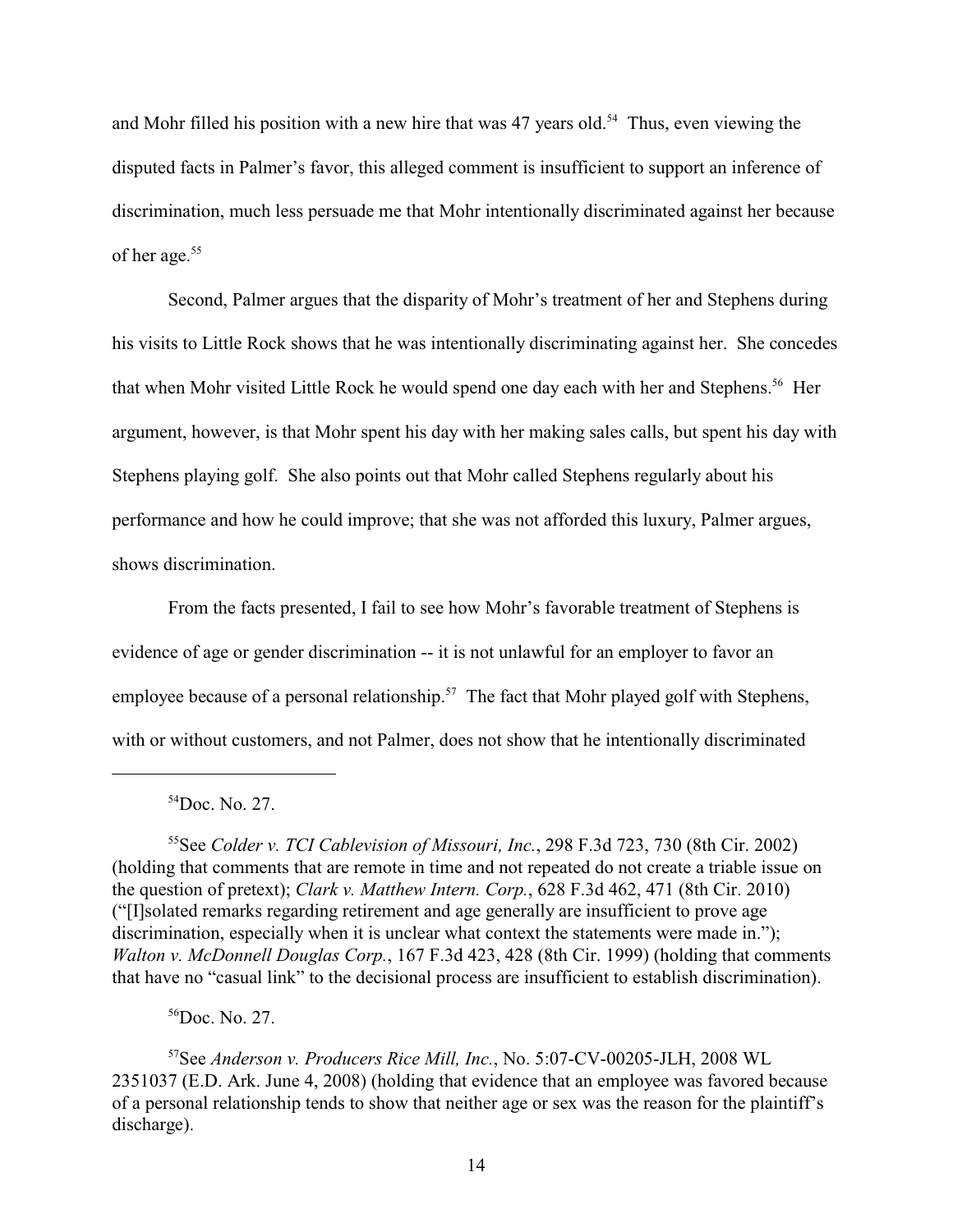against her because of her age. The purpose of Title VII and the ADEA is to prohibit discrimination based on "certain, discreet classification" such as gender and age.<sup>58</sup> "These statutes do not prohibit employment decisions based upon poor job performance, erroneous evaluations, personal conflicts between employees, or even unsound business practices."<sup>59</sup> Any favorable treatment, described by Palmer, that Stephens received cannot reasonably be ascribed to gender or age-related discrimination.

Third, Palmer claims that Mohr intentionally discriminated against her by failing to investigate the territory realignment before approving it.<sup>60</sup> Stephens was the one who went to Mohr, complaining about the territories being divided unfairly; Mohr merely told him to discuss the issue with Palmer.<sup>61</sup> Although Palmer now claims that the realignment was unfair, she agreed to it. Moreover, Mohr was not present for the meeting regarding the realignment. Although Palmer alleges that she questioned Mohr about adjusting her goals after the realignment, she never claims to have communicated to Mohr that she was unhappy with the territory division.

Furthermore, the fact that Mohr did not investigate the realignment before approving it does not raise an inference that he was intentionally discriminating against Palmer. It is clear from Palmer's testimony that CFL generally left the division of territories to the account managers, or at least had an informal policy regarding such. $62$  It is undisputed that the territory

<sup>&</sup>lt;sup>58</sup>Haigh, 632 F.3d at 470-71.

<sup>&</sup>lt;sup>59</sup>*Id.* at 471 (quoting *Hill v. St. Louis Univ.*, 123 F.3d 1114, 1120 (8th Cir. 1997)).

 ${}^{60}$ Doc. No. 26.

 ${}^{61}$ Doc. Nos. 22, 27.

 ${}^{62}$ Doc. No. 20, Ex. 3.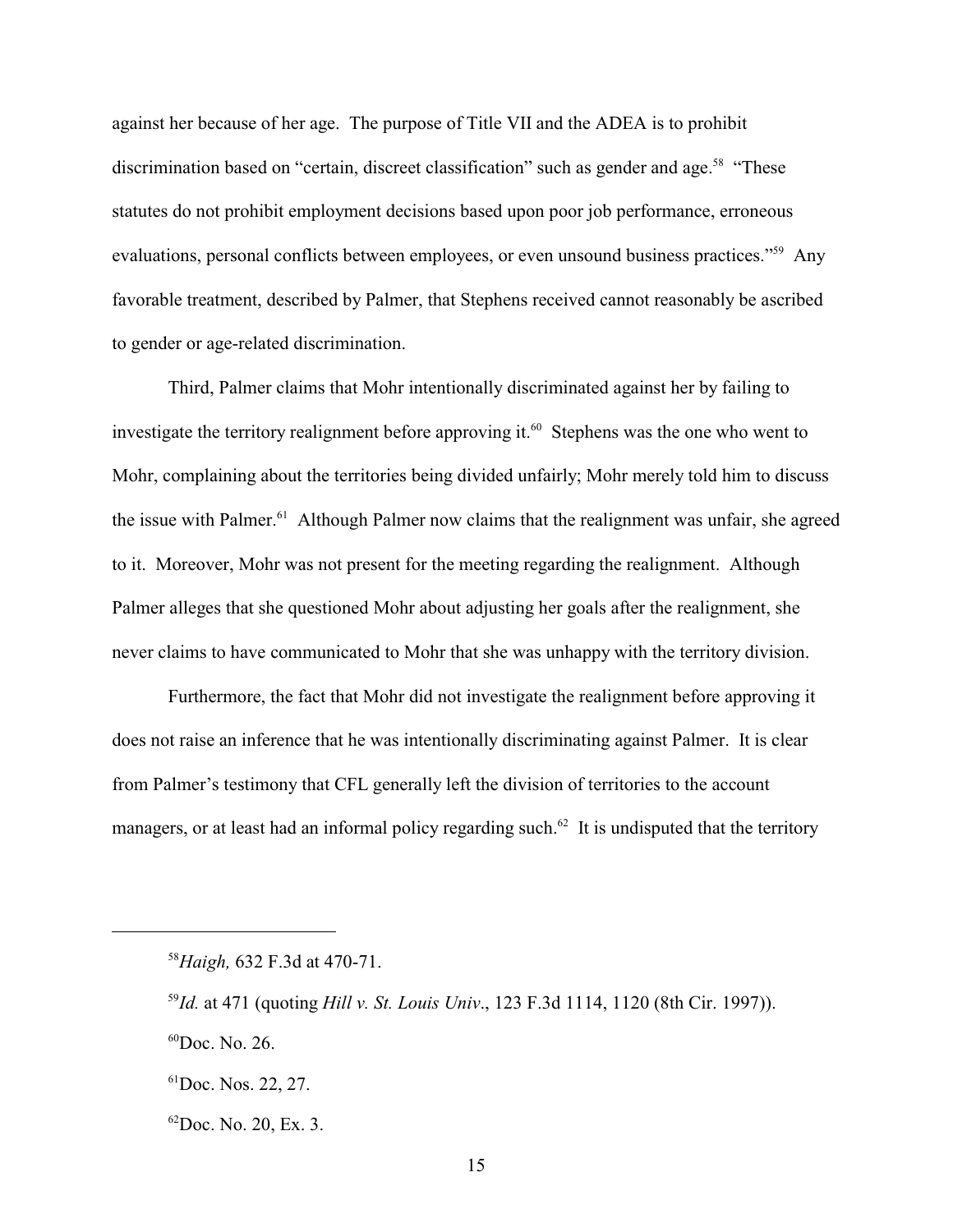division before the realignment was not a product of CFL's doing or approval.<sup> $63$ </sup> According to Palmer, the territory division before the realignment was the result of an agreement between her and Pace.<sup>64</sup> Although the territory realignment may have been unfair, the results are clearly not a product of intentional, unlawful discrimination by CFL, Mohr, or any of Palmer's other supervisors.

Next, Palmer argues that the her inclusion in the April performance-based salary reduction is background evidence of intentional discrimination. She claims that Mohr classified her as underperforming and included her in the salary reduction because of her age and gender. Specifically, she points to the following as evidence that it was based on intentional discrimination: (1) she and Stephens both failed to reach their sales goals but Mohr submitted only her for the salary reduction; and (2) in determining that she underperformed, Mohr did not consider that her sales territory was recently reduced.

First, Palmer can show pretext by showing that she was treated differently from similarly situated employees -- but she and Stephens were not similarly situated.<sup>65</sup> Similarly situated employees must be similarly situated in *all* respects.<sup>66</sup> "At the pretext stage, 'the test for determining whether employees are similarly situated to a plaintiff is a rigorous one."<sup>67</sup> "The individuals used for comparison must have dealt with the same supervisor, have been subject to

<sup>&</sup>lt;sup>63</sup>Doc. Nos. 22, 27.

 ${}^{64}$ Doc. No. 20, Ex. 3.

<sup>&</sup>lt;sup>65</sup> Martinez v. W.W. Grainger, Inc., 664 F.3d 225, 230 (8th Cir. 2011).

<sup>&</sup>lt;sup>66</sup> Amini v. City of Minneapolis, 643 F.3d 1068, 1076 (8th Cir. 2011) (emphasis added).

*Bone*, 686 F.3d at 956 (quoting *Rodgers*, 417 F.3d at 853.)). <sup>67</sup>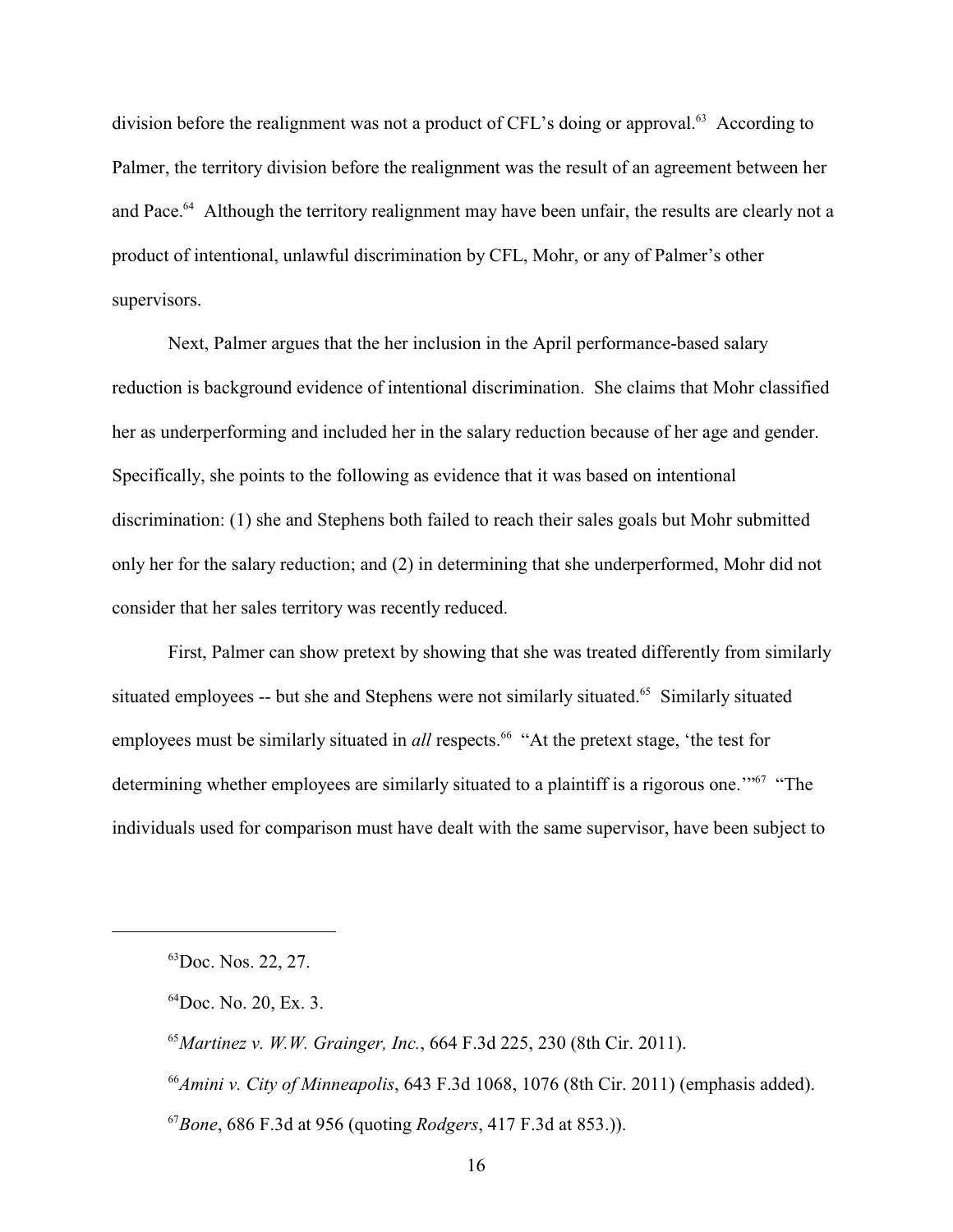the same standards, and engaged in the same conduct without any mitigating or distinguishing circumstances."<sup>68</sup>

Stephens may have been similarly situated in many respects, but not *all*. Stephens was with CFL for less than a year and had no previous performance issues. Mohr understood this to mean that Stephens was not to be considered for the April performance-based salary reduction.<sup>69</sup> Palmer argues that Mohr's explanation is false because there is no written policy to support it.<sup>70</sup> Mohr's reasoning, however, is supported by Botsios's affidavit statements. Botsios stated that he requested the vice-presidents, like Mohr, to submit the least performing employees along with "statistical justifications" for why those employees were selected.<sup>71</sup> Moreover, personnel decisions need not be based on "a formal written policy."<sup>72</sup> "An employer 'can certainly choose how to run its business, including not to follow its own personnel policies regarding termination of an employee or handling claims of discrimination, as long as it does not unlawfully discriminate in doing so."<sup>73</sup>

Here, Mohr identified six account managers in his division as underperforming -- four were male and three were under the age of 40. Thus, Palmer has failed to show that she was treated differently because of her age or gender.

 $\mathrm{^{70}Doc}$ . No. 26.

 $71$ Doc. No. 20, Ex. 1.

<sup>72</sup> Collins v. Henderson, 180 F.3d 988, 990 (8th Cir. 1999).

<sup>73</sup> Barber v. C1 Truck Driver Training, LLC, 656 F.3d 782, 795 (8th Cir. 2011) (quoting *Haas v. Kelly Servs., Inc*., 409 F.3d 1030, 1036 (8th Cir. 2005)).

 $^{68}$ Id. (quoting *Clark v. Runyon*, 218 F.3d 915, 918 (8th Cir. 2000) (quotations and brackets omitted)).

 $^{69}$ Doc. No. 25, Ex. 1.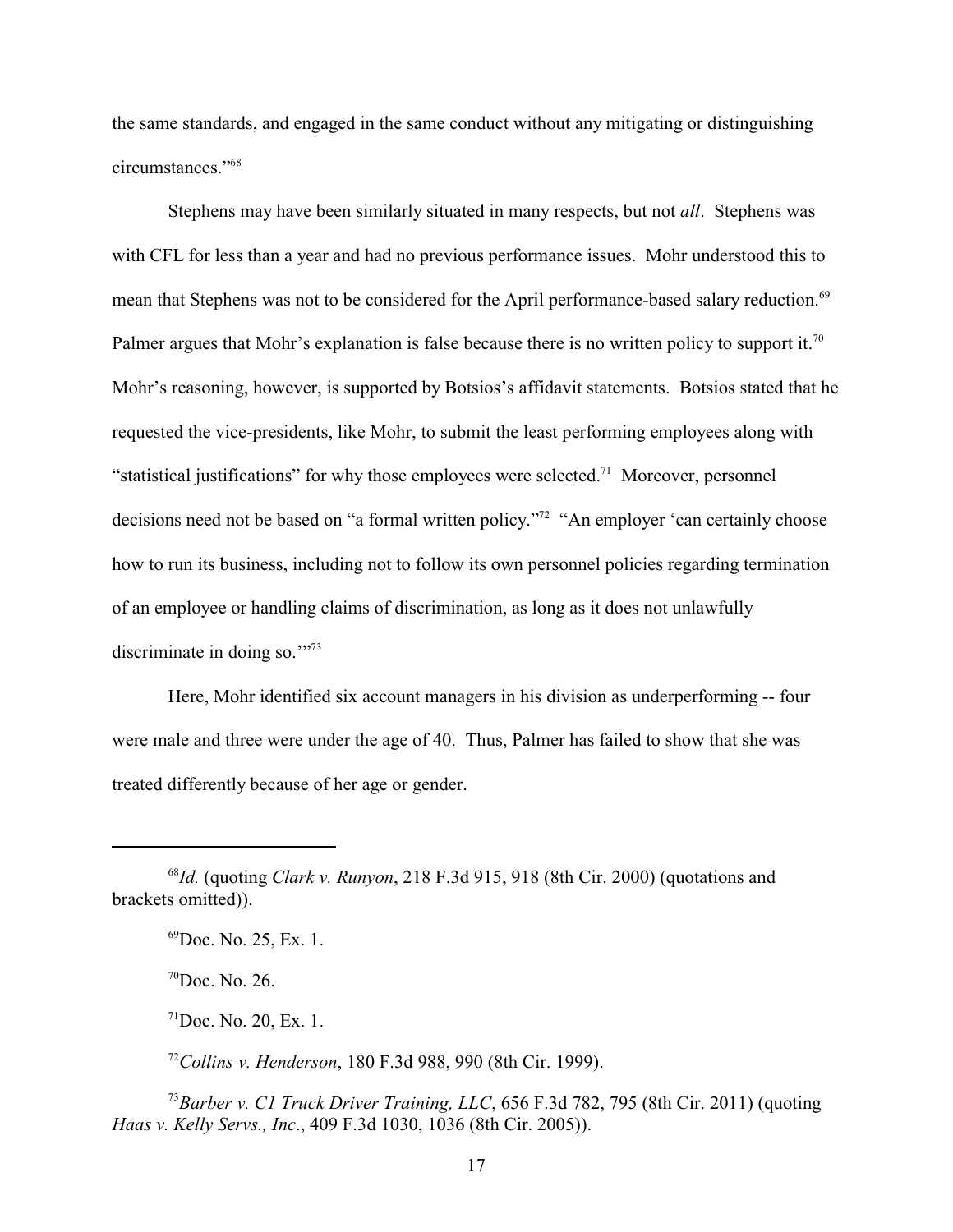Second, Palmer claims that Mohr intentionally discriminated against her because he did not consider that her sales territory was reduced when he submitted her as underperforming. Mohr selected which account managers would be included in the performance-based salary reduction based on their performance data from January through March 2009. The majority of that time was before the realignment (which, again, she agreed to). And, it is clear from the performance data submitted by Palmer that she did not reach her sales goals -- even before the realignment. 74

The Eighth Circuit "has repeatedly held that [the court] is not a 'super-personnel department' and that it is not unlawful for a company to make employment decisions based upon erroneous information and evaluations."<sup>75</sup> Assuming that Palmer was included in the salary reduction based on inaccurate performance reviews, without additional evidence that discrimination motivated the decision, she has not met her burden.

In fine, neither the territory realignment nor the salary reduction persuade me that CFL was intentionally discriminating against Palmer or show pretext.

Lastly, Palmer claims that she has established pretext by showing that her discharge violated CFL's length-of-service policy because, under its terms, Stephens should have been discharged before her.<sup>76</sup> CFL's Employee Handbook states that if a workforce adjustment is necessary, employees under formal corrective action will be discharged first, followed by employees with the least amount of company service.<sup>77</sup> CFL's Employee Handbook does not

 $^{76}$ Doc. No. 26.

 $^{77}$ Doc. No. 25, Ex. 14.

 $^{74}$ Doc. No. 25, Ex. 22.

*Allen v. City of Pocahontas, Ark.*, 340 F.3d 551, 558 n.6 (8th Cir. 2003); see also *Clark*, 75 628 F.3d at 470; *Evers v. Alliant Techsystems, Inc.*, 241 F.3d 948, 957 (8th Cir. 2001).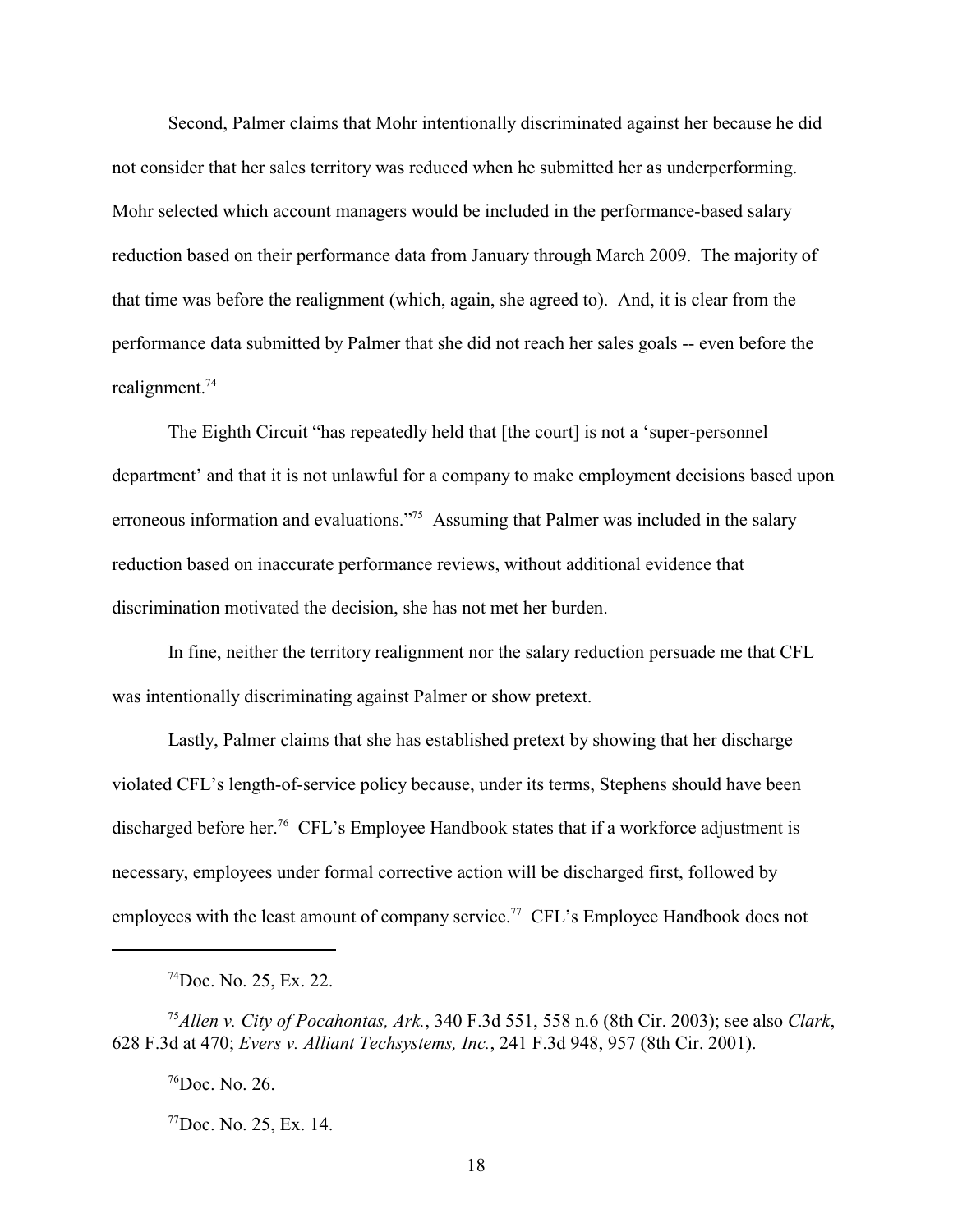define "formal corrective action."<sup>78</sup> Botsios stated in his affidavit, however, that he considered the employees included in the performance-based salary reduction to be under formal corrective action for purposes of CFL's length of service policy.<sup>79</sup>

Palmer claims that Botsios's explanation is false because Mohr testified that at the time he selected her to be discharged in the October RIF he did not know whether the performancebased salary reduction constituted a disciplinary action.<sup>80</sup> Whether Mohr considered the pay reduction to be a formal corrective action is irrelevant -- Botsios did, and he decided that those employees who had not significantly improved would be discharged first.<sup>81</sup> Mohr simply reviewed the performance data of the six account managers in his division that were included in the salary reduction, and provided Botsios with the names of those he determined had not significantly improved. <sup>82</sup> Palmer has not presented any specific, admissible evidence showing that the reasons given for her discharge are false and that she was intentionally discriminated against.

 "An employer 'can certainly choose how to run its business, including not to follow its own personnel policies regarding termination of an employee or handling claims of discrimination, as long as it does not unlawfully discriminate in doing so."<sup>83</sup> Here, it is clear from Palmer's performance data that her performance was not improving and she had

 $^{78}$ Doc. No. 25, Ex. 20.

 $^{79}$ Doc. No. 20, Ex. 1.

 ${}^{80}$ Doc. No. 26.

 ${}^{81}$ Doc. No. 27.

 ${}^{82}$ Doc. Nos. 22, 27.

*Barber*, 656 F.3d at 795 (quoting *Haas*, 409 F.3d at 1036). <sup>83</sup>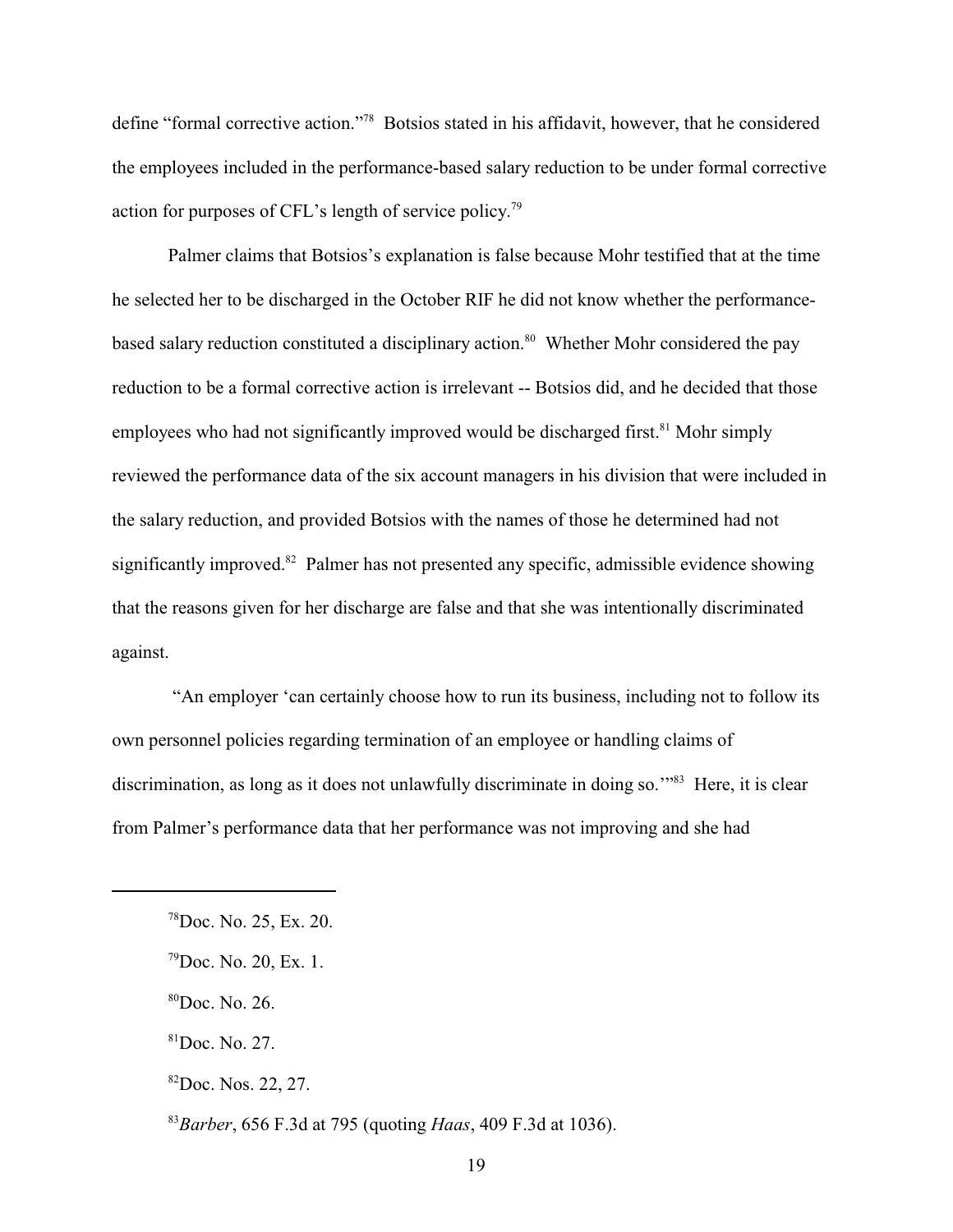consistently failed to meet her sales goals.<sup>84</sup> It is also undisputed that two account managers in Mohr's division were discharged in the October RIF for failing to significantly improve their performances after having their pay reduced: Palmer and a 34-year-old male account manger.<sup>85</sup>

Palmer argues that this evidence is immaterial because the decision to discharge her was site specific -- i.e., between her and Stephens. She cannot, however, establish pretext by comparing herself to Stephens because, again, he wasn't similarly situated. Only the account managers included in the performance-based salary reduction were considered, and Stephens was not included in the salary reduction. A similarly situated employee, here, would be an account manger who was under Mohr's direct supervision, included in the performance-based salary reduction, and identified as having failed to significantly improve. Palmer must then show that the account manger was outside of her protected class and not discharged. She has failed to produce such evidence.

Even assuming that Palmer and Stephens were similarly situated, "[i]n the context of a RIF, age discrimination cannot necessarily be inferred from the fact that an employer retained younger employees."<sup>86</sup> "This is especially true  $\dots$  where the employer has retained the younger employees to perform work that the plaintiff had not been performing." $87$  Here, Palmer's former position has not been filled.

Furthermore, Palmer does not dispute that: (1) she and all other CFL employees included in the performance-based salary reduction and determined to have not significantly improved

 ${}^{84}$ Doc. No. 25, Ex. 22.

 ${}^{85}$ Doc. Nos. 22, 27.

*Clark*, 628 F.3d at 471. <sup>86</sup>

<sup>&</sup>lt;sup>87</sup>Id.